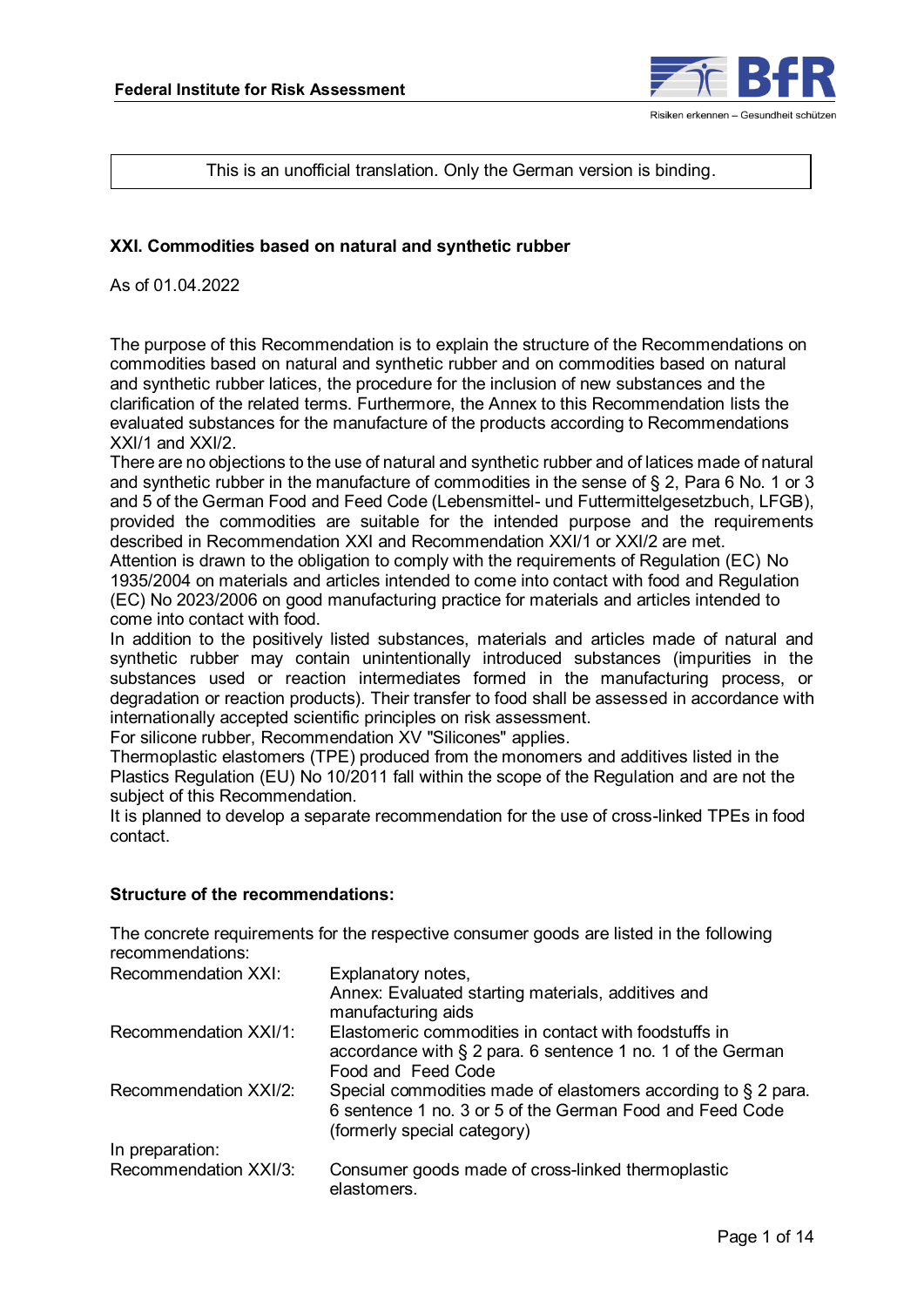

Recommendations XXI/1 and XXI/2 each list the recommended rubbers and latices (Tables 1). The monomers used for the production as well as additives and production aids are divided into evaluated substances (evaluations of the European Food Safety Authority, the former Scientific Committee on Food of the EU Commission, the BfR for the inclusion of substances in the BfR Recommendations after 1991), listed in the Annex of Recommendation XXI (Table 1) and substances not yet conclusively evaluated (Tables 2 of Recommendations XXI /1 and XXI/2).

The Annex to this Recommendation (Table 1) lists the substances with the migration guidance values (SMRs) established as a result of the assessment.

The substances listed in Tables 2 of Recommendations XXI/1 and XXI/2 have been used for a long time in the manufacture of elastomers for food contact; however, there is no up-todate risk assessment for them. The maximum quantities to be used as recommended by the BfR are listed for these substances.

It is planned to establish migration guide values for all substances listed in the Recommendations commodities based on natural and synthetic rubber and to transfer the substances currently listed in Tables 2 of Recommendations XXI/1 and XXI/2 to the list of evaluated additives and auxiliaries. For the inclusion of substances from Table 2 in the above-mentioned list of evaluated substances, an application must be submitted to the BfR. The following deadlines apply to the deletion of substances from Tables 2 of Recommendations XXV/1 and XXV/2: A two-year deadline applies from the date of publication within which declarations of intent to apply must be submitted. A further three-year period is set during which applications for the previously notified substances can be submitted.

#### **Inclusion of substances in the list of evaluated substances (Annex to this Recommendation)**

For the inclusion of substances in the list of evaluated substances, an application must be submitted to the BfR, as for a new inclusion. The form of the application must comply with the "Note for Guidance" of the European Food Safety Authority (http://onlinelibrary.wiley.com/doi/10.2903/j.efsa.2008.21r/epdf). Information on the

application procedure can be found at:

https://www.bfr.bund.de/en/bfr\_recommendations\_on\_food\_contact\_materials-1711.html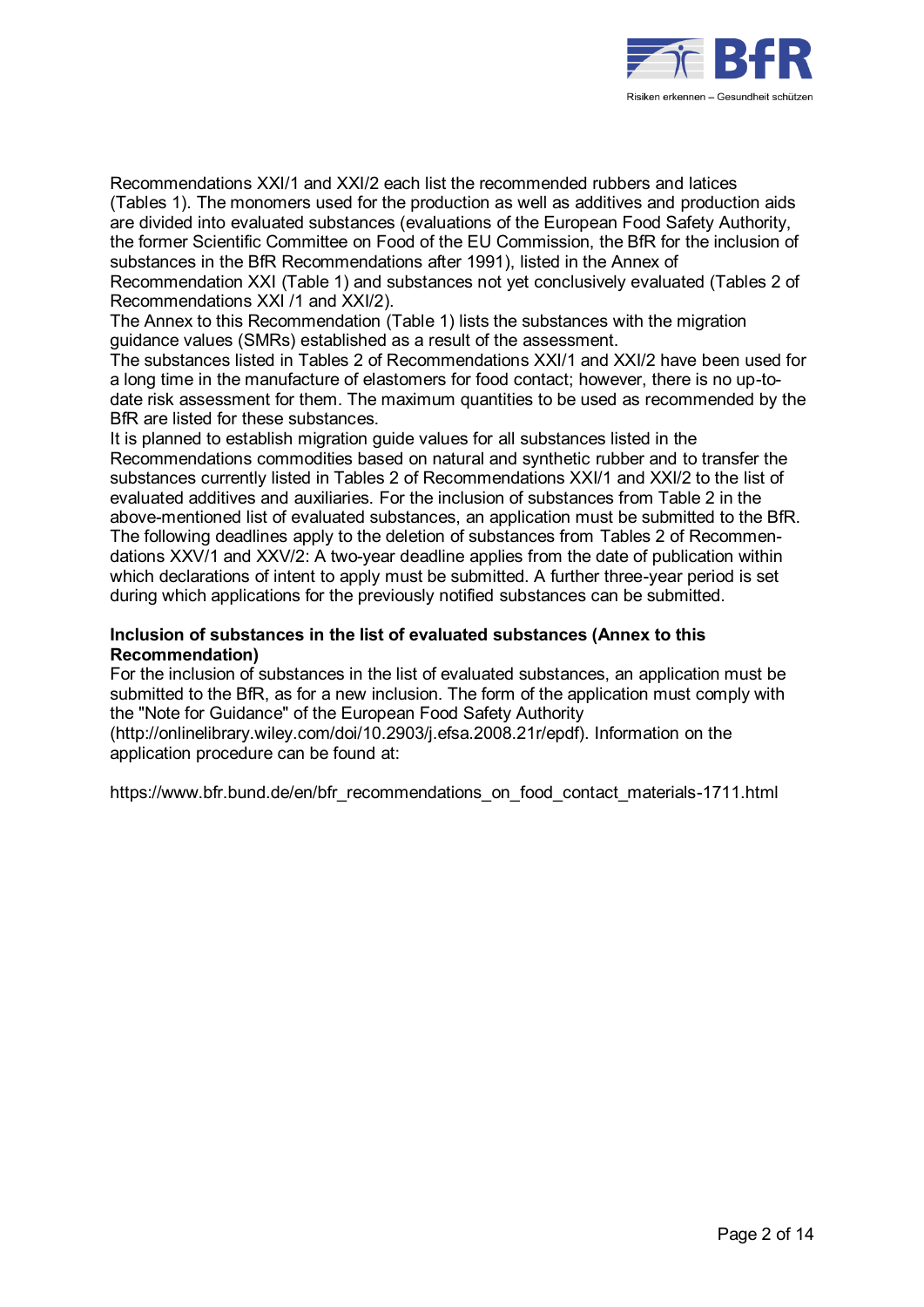

#### **Terms**

**Elastomers** (hard and soft rubber) are materials that undergo substantial, elastic (reversible) deformation under strain and which consist of three-dimensionally linked, flexible polymers. The linkage points are chemical bonds in rubber (natural or synthetic rubber incl. silicone rubber) created by cross-linking or physical, thermoreversible fixing points in thermoplastic elastomers (TPE) or a combination of both (thermoplastic vulcanisates, TPE-V).

- Elastomers are multi-material systems and can consist of the following main components:
	- Rubbers
	- Fillers
	- Plasticisers
	- Anti-ageing agents
	- Processing aids
	- Cross-linking agents

**Rubber** is the term for non-cross-linked but cross-linkable (vulcanisable) polymers with rubber-elastic properties at 20 °C. Rubbers are systematically divided into natural and synthetic rubbers. Natural rubber consists almost exclusively of the raw material obtained from certain plant juices (latex). Synthetic rubbers are artificially produced polymers obtained by polymerisation of the monomers. According to the many different fields of application and requirements for thermal and chemical resistance, there is a multitude of synthetic rubber types. Through mixed polymerisation of different monomers, the material properties can be varied within wide limits.

**Latex** is a colloidal aqueous dispersion of a polymeric material, in the sense of this Recommendation a rubber. Latices can be of natural (natural rubber latex) or synthetic origin. In the case of synthetic latices, a distinction is made between emulsion polymerisates left in aqueous dispersion (e.g. styrene-butadiene rubber latex) and re-dispersed polymerisate (e.g. polyisoprene latex).

**Fillers**, e.g. carbon black or fine-particle silica, can have a reinforcing effect on the polymer matrix and serve, among other things, to increase the tear strength and abrasion resistance of the product.

**Plasticisers** are added to the rubber compound, for example to adjust the hardness of the vulcanisates or to improve flexibility at low temperatures.

**Anti-ageing agents** protect elastomers against external influences. They counteract the harmful effects of oxidation, heat, light or ozone on the elastomer, for example.

**Processing aids** have a variety of functions in a rubber or latex compound. These include improving the dimensional stability of rubber blanks, easier processability during the mixing process and/or during moulding, and much more.

**Cross-linking agents** such as sulphur, sulphur donors or peroxides enable the cross-linking (vulcanisation) of the rubber to become an elastomer. Accelerators and retarders are also used for cross-linking (vulcanisation) with sulphur.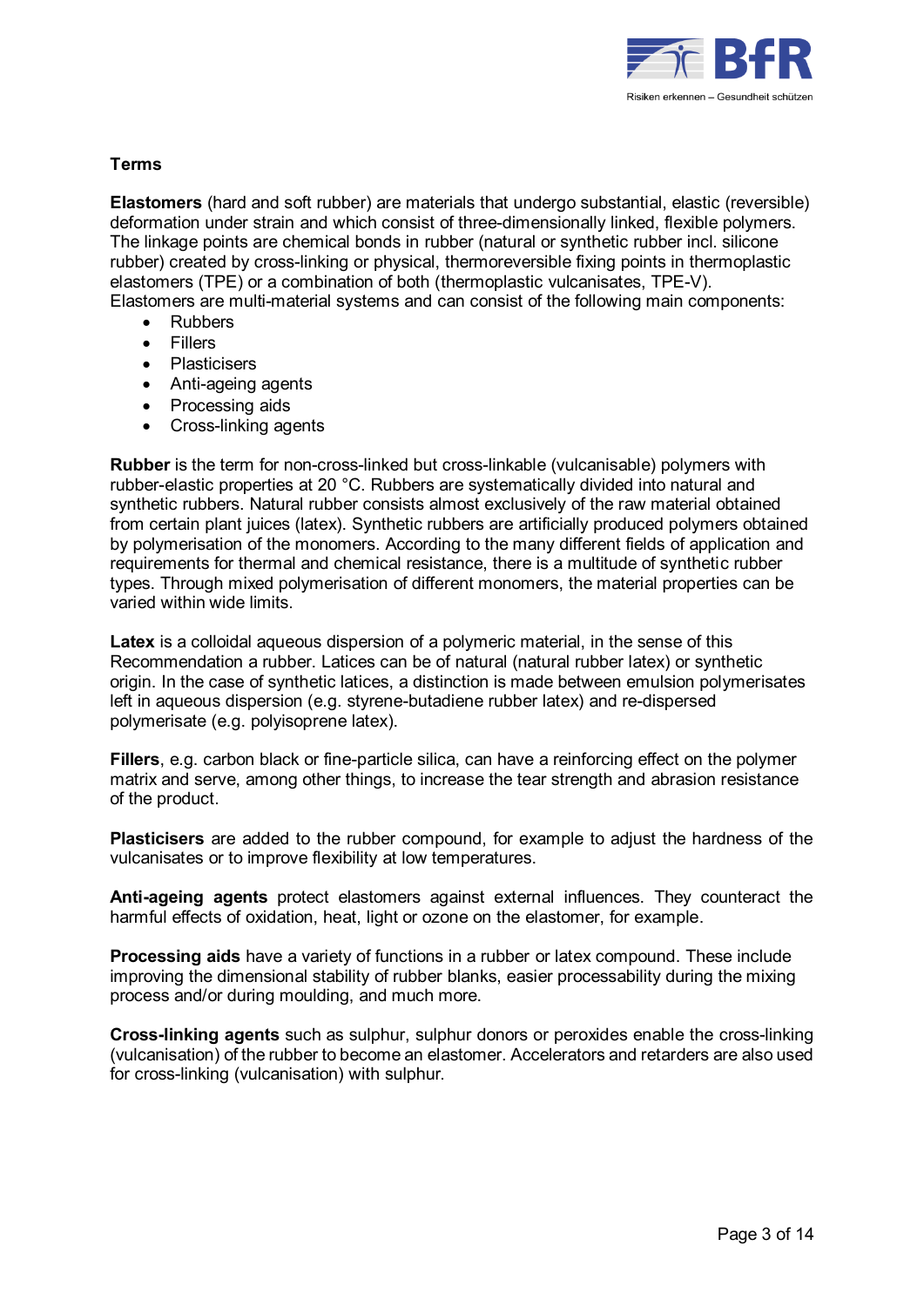

### **Annex**

## **Explanations to the tables**

| Table 1:<br>Table 2: | Evaluated starting materials, additives and production aids<br>Sum migration guide values SMR(T)                                                                                                                                       |
|----------------------|----------------------------------------------------------------------------------------------------------------------------------------------------------------------------------------------------------------------------------------|
| FCM substance no.:   | Identification number of the substance according to the Regulation<br>(EU) No 10/2011                                                                                                                                                  |
| CAS No.:             | Registration number of the Chemical Abstracts Service (CAS)                                                                                                                                                                            |
| SMR:                 | Specific migration reference value expressed in mg of substance per<br>kg of food or food simulant. Unless otherwise stated, a migration<br>guideline value of 60 mg/kg food or food simulant applies for the<br>respective substance. |
| $SMR(T)$ :           | Migration guide value for the sum of certain substances, given in mg<br>substances per kg food or food simulant, listed in Table 2.                                                                                                    |
| NN:                  | Not detectable with a detection limit of 0.01 mg substance per kg food<br>or food simulant, unless otherwise stated. The verification shall also be<br>carried out for consumer articles for repeated use in the first migration.      |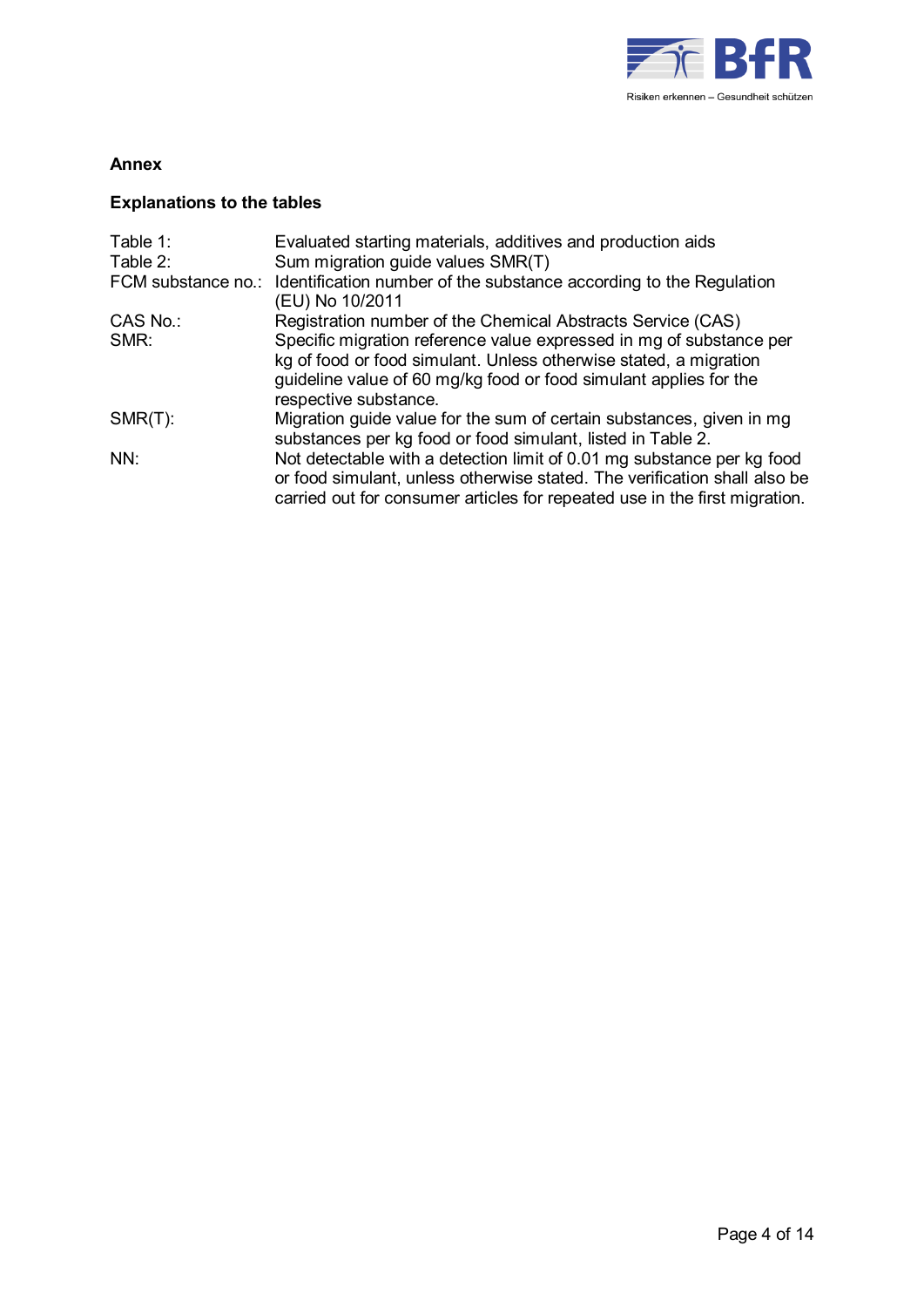

## **Table 1: Evaluated starting materials, additives and production aids**

| <b>Starting materials (monomers)</b> |              |                                                                                                                                                                                                                                                                          |      |                   |                       |                               |                                                                                                                                                                                                                                                                                                                                        |  |  |
|--------------------------------------|--------------|--------------------------------------------------------------------------------------------------------------------------------------------------------------------------------------------------------------------------------------------------------------------------|------|-------------------|-----------------------|-------------------------------|----------------------------------------------------------------------------------------------------------------------------------------------------------------------------------------------------------------------------------------------------------------------------------------------------------------------------------------|--|--|
| <b>FCM</b><br>substance<br>no.       | CAS No.      | <b>Chemical name</b>                                                                                                                                                                                                                                                     | XXU1 | XX <sub>U</sub> 2 | <b>SMR</b><br>(mg/kg) | SMR(T),<br>cf. tab. 2         | Requirements/restrictions                                                                                                                                                                                                                                                                                                              |  |  |
| 225                                  | 0000107-13-1 | Acrylonitrile                                                                                                                                                                                                                                                            | X    |                   | <b>NN</b>             |                               |                                                                                                                                                                                                                                                                                                                                        |  |  |
| 621                                  | 0016219-75-3 | 5-Ethylidene-bicyclo[2,2,1]heptene<br>(ethylene norbornene)                                                                                                                                                                                                              | X    |                   | 0.05                  |                               | Unless a suitable analytical method is available, compliance<br>testing may be carried out by measuring the residual content<br>per food contact surface area (QMA). Based on the<br>application of the actual surface area to volume ratio in the<br>actual or intended use, the transfer to the food shall not<br>exceed 0.05 mg/kg. |  |  |
| 223                                  | 0000106-99-0 | <b>Butadiene</b>                                                                                                                                                                                                                                                         | X    | $\times$          | <b>NN</b>             |                               | 1 mg/kg in the finished product according to Regulation (EU)<br>No 10/2011                                                                                                                                                                                                                                                             |  |  |
| 125                                  | 0000074-85-1 | Ethene                                                                                                                                                                                                                                                                   | X    |                   |                       |                               |                                                                                                                                                                                                                                                                                                                                        |  |  |
| 276                                  | 0000115-11-7 | 2-methylpropene (isobutene)                                                                                                                                                                                                                                              | X    |                   |                       |                               |                                                                                                                                                                                                                                                                                                                                        |  |  |
| 144                                  | 0000078-79-5 | 2-methyl-1,3-butadiene (isoprene)                                                                                                                                                                                                                                        | X    | $\times$          | <b>NN</b>             |                               | 1 mg/kg in the finished product according to Regulation (EU)<br>No 10/2011                                                                                                                                                                                                                                                             |  |  |
| 275                                  | 0000115-07-1 | Propene                                                                                                                                                                                                                                                                  | X    |                   |                       |                               |                                                                                                                                                                                                                                                                                                                                        |  |  |
| 193                                  | 0000100-42-5 | Styrene                                                                                                                                                                                                                                                                  | X    | X                 |                       |                               | There is a risk that the migration of the substance will affect<br>the organoleptic properties of the food in contact with it and<br>thus the finished product will not comply with Article 3(1)(c) of<br>the framework Regulation (EC) No 1935/2004.                                                                                  |  |  |
| 522                                  | 0007782-50-5 | Chlorine                                                                                                                                                                                                                                                                 | X    |                   |                       |                               |                                                                                                                                                                                                                                                                                                                                        |  |  |
|                                      | 0007446-09-5 | Sulphur dioxide                                                                                                                                                                                                                                                          | X    |                   | 8                     |                               |                                                                                                                                                                                                                                                                                                                                        |  |  |
| <b>Fillers</b>                       |              |                                                                                                                                                                                                                                                                          |      |                   |                       |                               |                                                                                                                                                                                                                                                                                                                                        |  |  |
| <b>FCM</b><br>substance<br>no.       | CAS No.      | <b>Chemical name</b>                                                                                                                                                                                                                                                     | XXVI | XXII2             | <b>SMR</b><br>(mg/kg) | <b>SMR (T),</b><br>cf. tab. 2 | <b>Requirements/restrictions</b>                                                                                                                                                                                                                                                                                                       |  |  |
|                                      |              | Fillers shall meet the purity requirements specified in Recommendation LII.<br>XXI/2: Fillers shall not contain additives as defined in section 2 of Recommendation LII. With the exception of silica, fillers shall not be used for bottle teats, soothers and nipples. |      |                   |                       |                               |                                                                                                                                                                                                                                                                                                                                        |  |  |
| 417                                  | 0001343-98-2 | Silicic acid                                                                                                                                                                                                                                                             | X    | X                 |                       |                               |                                                                                                                                                                                                                                                                                                                                        |  |  |
|                                      |              |                                                                                                                                                                                                                                                                          |      |                   |                       |                               |                                                                                                                                                                                                                                                                                                                                        |  |  |
| 616                                  | 0014808-60-7 | Quartz                                                                                                                                                                                                                                                                   | X    | $\times$          |                       |                               |                                                                                                                                                                                                                                                                                                                                        |  |  |
| 142                                  |              | Vinyltriethoxysilane                                                                                                                                                                                                                                                     | X    | X                 | 0.05                  |                               | For silylation of silicic acid                                                                                                                                                                                                                                                                                                         |  |  |
| 377                                  |              | 3-Aminopropyltriethoxysilane                                                                                                                                                                                                                                             | Χ    | X                 | 0.05                  |                               | For silylation of silicic acid                                                                                                                                                                                                                                                                                                         |  |  |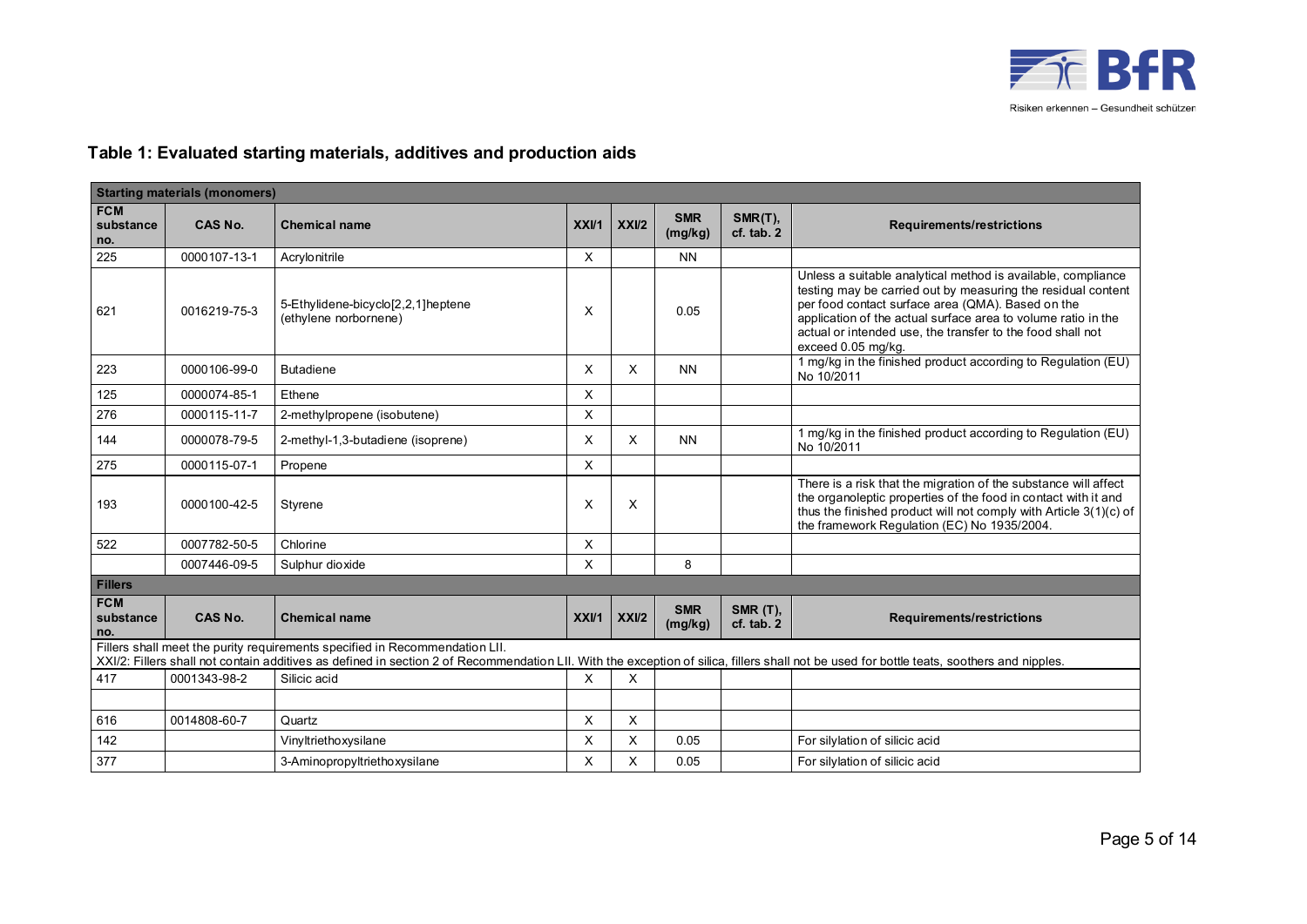

|                                | <b>Fillers (continued)</b>                                   |                                          |      |          |                       |                               |                                                                                                                  |  |  |  |  |
|--------------------------------|--------------------------------------------------------------|------------------------------------------|------|----------|-----------------------|-------------------------------|------------------------------------------------------------------------------------------------------------------|--|--|--|--|
| <b>FCM</b><br>substance<br>no. | <b>CAS No.</b>                                               | <b>Chemical name</b>                     | XXVI | XXI/2    | <b>SMR</b><br>(mg/kg) | <b>SMR (T),</b><br>cf. tab. 2 | <b>Requirements/restrictions</b>                                                                                 |  |  |  |  |
| 453                            |                                                              | Trimethoxyvinylsilane                    | X    | X        | 0.05                  |                               | For silylation of silicic acid                                                                                   |  |  |  |  |
| 788                            |                                                              | [3-(Methacryloxy)propyl]trimethoxysilane | X    | X        | 0.05                  |                               | For silylation of silicic acid                                                                                   |  |  |  |  |
|                                | 0012068-56-3<br>0012141-46-7<br>0014504-95-1<br>0058425-86-8 | Aluminium silicate                       | X    | X        |                       | (1)                           |                                                                                                                  |  |  |  |  |
|                                | 0001344-95-2<br>0010034-77-2<br>0012168-85-3                 | Calcium silicate                         | X    | X        |                       |                               |                                                                                                                  |  |  |  |  |
|                                | 0001343-88-0<br>0013776-74-4<br>0014987-04-3                 | Magnesium silicate                       | X    | X        |                       |                               | Also known as mixed silicates of sodium, potassium,<br>calcium, magnesium and aluminium, but excluding asbestos. |  |  |  |  |
|                                | 0001344-09-8<br>0006834-92-0<br>0013472-30-5                 | Sodium silicate                          | X    | Χ        |                       |                               |                                                                                                                  |  |  |  |  |
|                                | 0001312-76-1<br>0010006-28-7                                 | Potassium silicate                       | X    | $\times$ |                       |                               |                                                                                                                  |  |  |  |  |
| 418                            | 0001344-28-1                                                 | Aluminium oxide                          | X    | X        |                       | (1)                           |                                                                                                                  |  |  |  |  |
| 395                            | 0001305-78-8                                                 | Calcium oxide                            | X    | $\times$ |                       |                               | Also as mixed oxides of calcium, magnesium, aluminium and                                                        |  |  |  |  |
| 397                            | 0001309-48-4                                                 | Magnesium oxide                          | X    | X        |                       |                               | silicon.                                                                                                         |  |  |  |  |
| 504                            | 0007631-86-9<br>0011126-22-0                                 | Silicon oxide                            | X    | X        |                       |                               |                                                                                                                  |  |  |  |  |
| 402                            | 0001314-13-2                                                 | Zinc oxide                               | X    | $\times$ |                       | (2)                           |                                                                                                                  |  |  |  |  |
| 629                            | 0021645-51-2                                                 | Aluminium hydroxide                      | X    | X        |                       | (1)                           |                                                                                                                  |  |  |  |  |
| 394                            | 0001305-62-0                                                 | Calcium hydroxide                        | X    | X        |                       |                               | Also as mixed hydroxides of calcium, magnesium and<br>aluminium.                                                 |  |  |  |  |
| 396                            | 0001309-42-8                                                 | Magnesium hydroxide                      | X    | X        |                       |                               |                                                                                                                  |  |  |  |  |
|                                | 0014455-29-9                                                 | Aluminium carbonate                      | Χ    | X        |                       | (1)                           |                                                                                                                  |  |  |  |  |
| 21                             | 0000471-34-1                                                 | Calcium carbonate                        | X    | X        |                       |                               | Also as mixed carbonates of calcium, magnesium and<br>aluminium                                                  |  |  |  |  |
|                                | 0000546-93-0                                                 | Magnesium carbonate                      | X    | $\times$ |                       |                               |                                                                                                                  |  |  |  |  |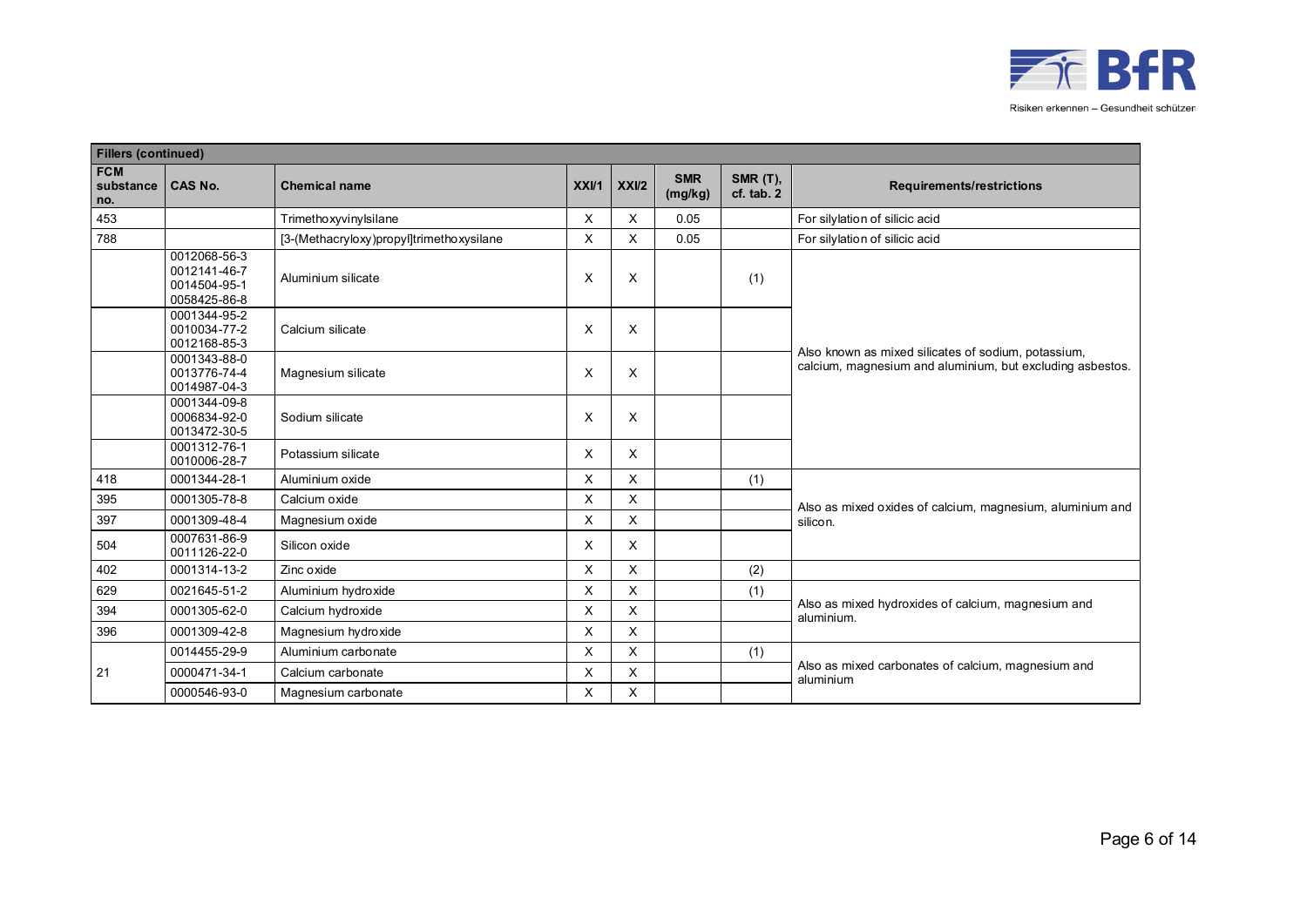

| <b>Fillers (continued)</b>     |                                  |                                                                                       |      |                   |                       |                                  |                                                                                                                                                                                                                                                                                                                             |  |  |
|--------------------------------|----------------------------------|---------------------------------------------------------------------------------------|------|-------------------|-----------------------|----------------------------------|-----------------------------------------------------------------------------------------------------------------------------------------------------------------------------------------------------------------------------------------------------------------------------------------------------------------------------|--|--|
| <b>FCM</b><br>substance<br>no. | <b>CAS No.</b>                   | <b>Chemical name</b>                                                                  | XXVI | XXII2             | <b>SMR</b><br>(mg/kg) | <b>SMR (T),</b><br>cf.<br>Tab. 2 | <b>Requirements/restrictions</b>                                                                                                                                                                                                                                                                                            |  |  |
| 411                            | 0001333-86-4                     | Carbon black                                                                          | Х    |                   |                       |                                  | Toluene solubles: maximum 0.1 %, determined according to<br>ISO method 6209. UV absorption of the cyclohexane extract<br>at 386 nm: $< 0.02$ AU for a cell of 1 cm or $< 0.1$ AU for a cell<br>of 5 cm, determined by a generally recognised analytical<br>method. Benzo(a)pyrene content: max. 0.25 mg/kg carbon<br>black. |  |  |
| 521                            | 0007782-42-5                     | Graphite                                                                              | X    |                   |                       |                                  | For linings only.                                                                                                                                                                                                                                                                                                           |  |  |
| plastics".                     |                                  | Other fillers according to recommendation LII. "Fillers for consumer articles made of | X    |                   |                       |                                  |                                                                                                                                                                                                                                                                                                                             |  |  |
| <b>Vulcanising agent</b>       |                                  |                                                                                       |      |                   |                       |                                  |                                                                                                                                                                                                                                                                                                                             |  |  |
| <b>FCM</b><br>substance<br>no. | <b>CAS No.</b>                   | <b>Chemical name</b>                                                                  | XXVI | XXU2              | <b>SMR</b><br>(mg/kg) | <b>SMR (T),</b><br>cf.<br>Tab. 2 | <b>Requirements/restrictions</b>                                                                                                                                                                                                                                                                                            |  |  |
| 514                            | 0007704-34-9                     | Sulphur                                                                               | X    | X                 |                       |                                  |                                                                                                                                                                                                                                                                                                                             |  |  |
|                                | <b>Vulcanisation accelerator</b> |                                                                                       |      |                   |                       |                                  |                                                                                                                                                                                                                                                                                                                             |  |  |
| <b>FCM</b><br>substance<br>no. | <b>CAS No.</b>                   | <b>Chemical name</b>                                                                  | XXVI | XX <sub>U</sub> 2 | <b>SMR</b><br>(mg/kg) | <b>SMR (T),</b><br>cf.<br>Tab. 2 | <b>Requirements/restrictions</b>                                                                                                                                                                                                                                                                                            |  |  |
|                                |                                  |                                                                                       |      |                   |                       |                                  |                                                                                                                                                                                                                                                                                                                             |  |  |
| <b>Vulcanisation retarder</b>  |                                  |                                                                                       |      |                   |                       |                                  |                                                                                                                                                                                                                                                                                                                             |  |  |
| <b>FCM</b><br>substance<br>no. | <b>CAS No.</b>                   | <b>Chemical name</b>                                                                  | XXVI | XXII2             | <b>SMR</b><br>(mg/kg) | <b>SMR (T),</b><br>cf.<br>Tab. 2 | <b>Requirements/restrictions</b>                                                                                                                                                                                                                                                                                            |  |  |
| 158                            | 0000085-44-9                     | Phthalic anhydride                                                                    | X    | X                 |                       |                                  |                                                                                                                                                                                                                                                                                                                             |  |  |
| 116                            | 0000065-85-0                     | Benzoic acid                                                                          | X    | Χ                 |                       |                                  |                                                                                                                                                                                                                                                                                                                             |  |  |
| 106                            | 0000057-11-4                     | Stearic acid                                                                          | X    | X                 |                       |                                  |                                                                                                                                                                                                                                                                                                                             |  |  |
| <b>Accelerator activators</b>  |                                  |                                                                                       |      |                   |                       |                                  |                                                                                                                                                                                                                                                                                                                             |  |  |
| <b>FCM</b><br>substance<br>no. | <b>CAS No.</b>                   | <b>Chemical name</b>                                                                  | XXU1 | XXI/2             | <b>SMR</b><br>(mg/kg) | <b>SMR (T),</b><br>cf.<br>Tab. 2 | <b>Requirements/restrictions</b>                                                                                                                                                                                                                                                                                            |  |  |
| 402                            | 0001314-13-2                     | Zinc oxide                                                                            | X    | X                 |                       | (2)                              |                                                                                                                                                                                                                                                                                                                             |  |  |
|                                | 0003486-35-9                     | Zinc carbonate                                                                        | X    | X                 |                       | (2)                              |                                                                                                                                                                                                                                                                                                                             |  |  |
|                                | 0000557-05-1                     | Zinc stearate                                                                         | X    | X                 |                       | (2)                              |                                                                                                                                                                                                                                                                                                                             |  |  |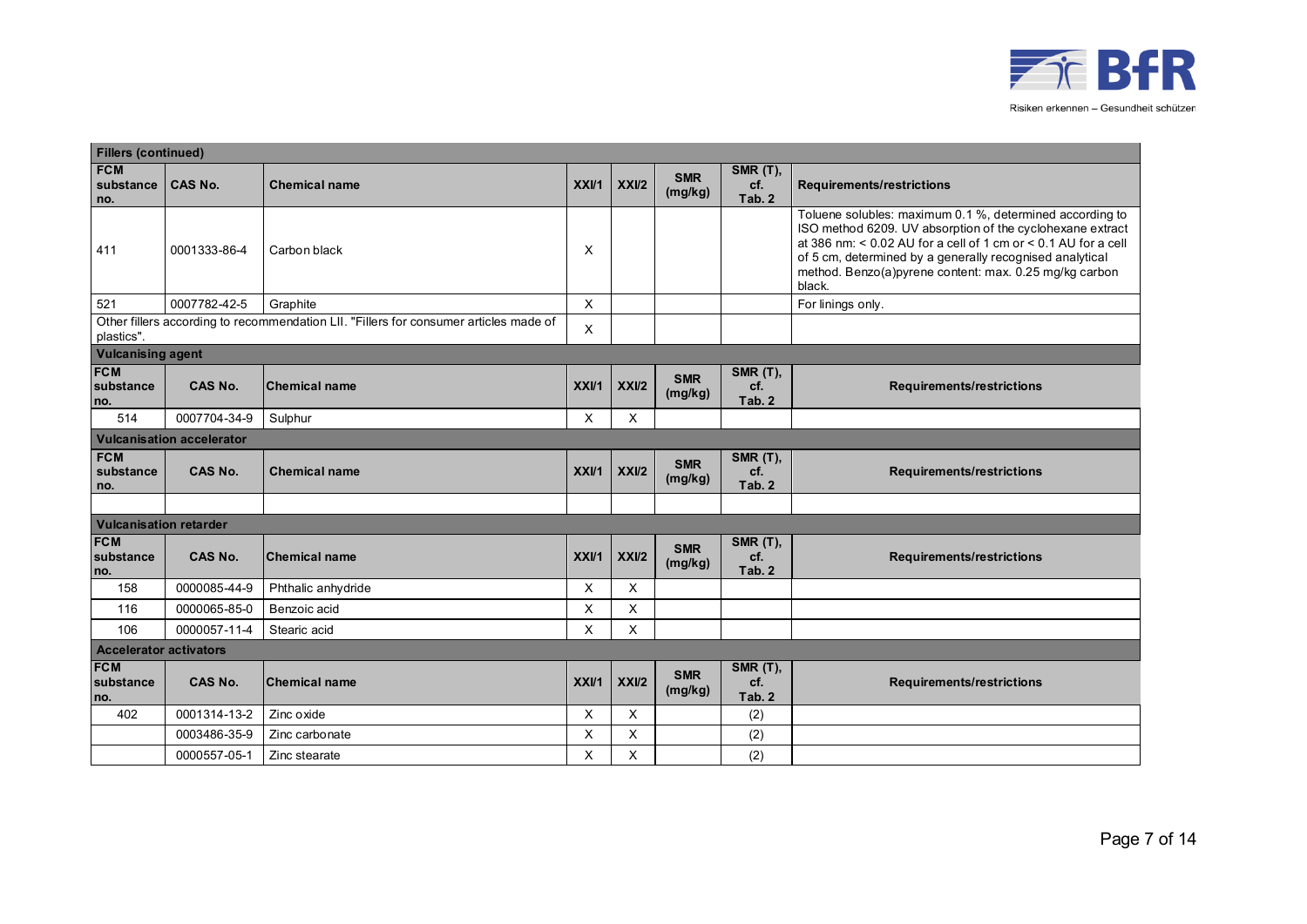

| <b>Anti-ageing agents</b>      |                |                                                                                        |             |                           |                       |                                  |                                                                                                                                                                                                                                                                                                                |  |  |
|--------------------------------|----------------|----------------------------------------------------------------------------------------|-------------|---------------------------|-----------------------|----------------------------------|----------------------------------------------------------------------------------------------------------------------------------------------------------------------------------------------------------------------------------------------------------------------------------------------------------------|--|--|
| <b>FCM</b><br>substance<br>no. | <b>CAS No.</b> | <b>Chemical name</b>                                                                   | XXVI        | XXU2                      | <b>SMR</b><br>(mg/kg) | <b>SMR (T),</b><br>cf.<br>Tab. 2 | <b>Requirements/restrictions</b>                                                                                                                                                                                                                                                                               |  |  |
| 163                            | 0000088-24-4   | 2,2'-Methylene-bis-(4-ethyl-6-tert-butylphenol)                                        | X           |                           |                       | (3)                              |                                                                                                                                                                                                                                                                                                                |  |  |
| 285                            | 0000119-47-1   | 2.2'-Methylene-bis-(4-methyl-6-tert-butylphenol)                                       | X           | X                         |                       | (3)                              | For teats and teething rings only for pre-stabilising natural<br>rubber latex, max. 0.4 %                                                                                                                                                                                                                      |  |  |
| 472                            | 0004066-02-8   | 2,2'-Methylene-bis-(4-methyl-6-cyclohexylphenol)                                       | $\mathsf X$ |                           |                       | (4)                              |                                                                                                                                                                                                                                                                                                                |  |  |
| 137                            | 0000077-62-3   | 2,2'-Methylene-bis[4-methyl-6-(a-methylcyclohexyl)-<br>phenol]                         | $\times$    |                           |                       | (4)                              |                                                                                                                                                                                                                                                                                                                |  |  |
| 756                            | 0110553-27-0   | 2,4-Bis(octylthiomethyl)-6-methyl-phenol                                               | X           | X                         |                       | (5)                              | For teats and teething rings only for pre-stabilising natural or<br>synthetic rubber latex or as a stabiliser for copolymers of<br>butadiene or isoprene and styrene in the form of sequence<br>polymers, max. 1.0 %                                                                                           |  |  |
| 758                            | 0110675-26-8   | 2,4-Bis-dodecylthiomethyl-6-methylphenol                                               | X           | X                         |                       | (5)                              | Not for teats and teething rings                                                                                                                                                                                                                                                                               |  |  |
| 384                            | 0000991-84-4   | 2,4-Bis-n-octylthio-6-(4-hydroxy-3,5-di-tert-<br>butylanilino)-1,3,5-triazine          | X           | X                         | 30                    |                                  | For teats and teething rings only for pre-stabilising synthetic<br>rubber latex or as a stabiliser for copolymers of butadiene or<br>isoprene and styrene in the form of sequence polymers, max.<br>0.2%                                                                                                       |  |  |
| 762                            | 0123968-25-2   | 2,4-di-tert-pentyl-6-[1-(3,5-di-tert-pentyl-2-hydroxy-<br>phenyl)ethyl]phenyl acrylate | X           |                           | 5                     |                                  |                                                                                                                                                                                                                                                                                                                |  |  |
| 700                            | 0061167-58-6   | 2-tert-butyl-6-(3-tert-butyl-2-hydroxy-5-<br>methylbenzyl)-4-methylphenyl acrylate     | X           |                           | 6                     |                                  |                                                                                                                                                                                                                                                                                                                |  |  |
| 315                            | 0000128-37-0   | 2,6-Di-tert-butyl-4-methylphenol                                                       | X           | $\boldsymbol{\mathsf{x}}$ | 3                     |                                  | For teats and teething rings only for pre-stabilising synthetic<br>rubber, max. 1.0 %                                                                                                                                                                                                                          |  |  |
| 178                            | 0000096-69-5   | 4.4'-Thiobis-(3-methyl-6-tert-butylphenol-1)                                           | X           |                           | 0.48                  |                                  |                                                                                                                                                                                                                                                                                                                |  |  |
| 732                            | 0068610-51-5   | Reaction product of 4-methylphenol with isobutylene<br>and dicyclopentadiene           | X           | X                         | 5                     |                                  | For teats and teething rings only for pre-stabilising natural<br>rubber latex, not more than 0,7 %, and as a stabiliser for<br>copolymers of butadiene or isoprene and styrene in the form<br>of sequence polymers, max. 1.4 %.                                                                                |  |  |
| 433                            | 0002082-79-3   | Octadecyl-3-(3,5-di-tert-butyl-4-<br>hydroxyphenyl)propionate                          | X           |                           | 6                     |                                  |                                                                                                                                                                                                                                                                                                                |  |  |
| 496                            | 0006683-19-8   | Pentaerythritol tetrakis[3-(3,5-di-tert-butyl-4-<br>hydroxyphenyl)propionate]          | X           | X                         |                       |                                  | Not for teats and teething rings                                                                                                                                                                                                                                                                               |  |  |
| 671                            | 0031570-04-4   | Tris(2,4-di-tert-butyl-phenyl)phosphite                                                | X           | X                         |                       |                                  | For 2.4-di-tert-butylphenol, which is formed as a degradation<br>product, an SMR of 5 mg/kg applies.<br>For teats and teething rings only for pre-stabilising synthetic<br>rubber or as a stabiliser for mixed polymers of butadiene or<br>isoprene and styrene in the form of sequence polymers, max.<br>0.5% |  |  |
| 428                            | 0001709-70-2   | 1,3,5-Trimethyl-2,4,6-tris-(3,5-di-tert-butyl-4-<br>hydroxybenzyl)-benzene             | X           |                           |                       |                                  |                                                                                                                                                                                                                                                                                                                |  |  |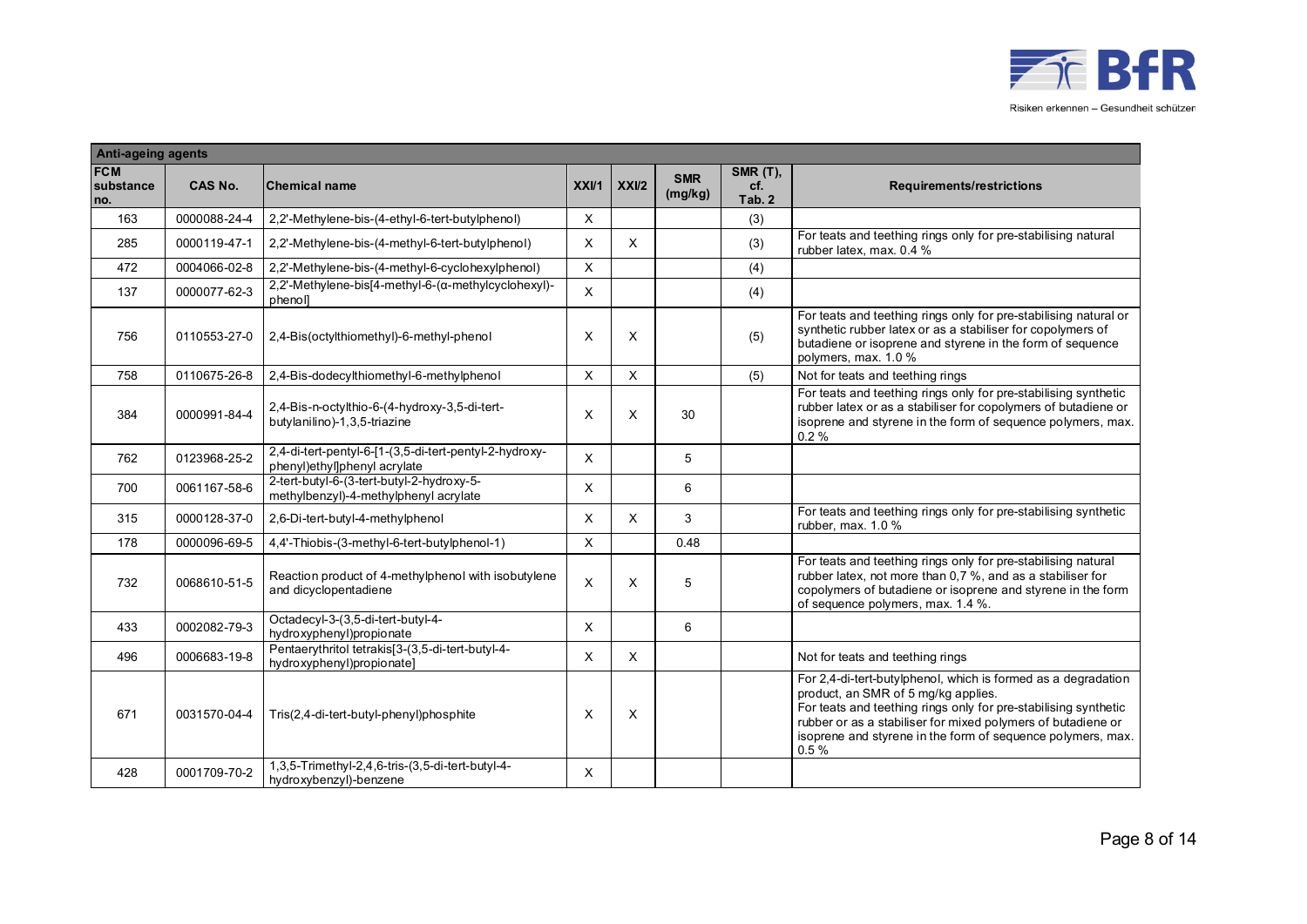

| Anti-ageing agents (continued) |                            |                                                                                                                                                |      |          |                       |                                  |                                                                                                                                                                                                                                                                                                                                                                                                                |  |  |  |
|--------------------------------|----------------------------|------------------------------------------------------------------------------------------------------------------------------------------------|------|----------|-----------------------|----------------------------------|----------------------------------------------------------------------------------------------------------------------------------------------------------------------------------------------------------------------------------------------------------------------------------------------------------------------------------------------------------------------------------------------------------------|--|--|--|
| <b>FCM</b><br>substance<br>no. | <b>CAS No.</b>             | <b>Chemical name</b>                                                                                                                           | XXVI | XXI/2    | <b>SMR</b><br>(mg/kg) | <b>SMR (T),</b><br>cf.<br>Tab. 2 | <b>Requirements/restrictions</b>                                                                                                                                                                                                                                                                                                                                                                               |  |  |  |
| 294                            | 0000123-28-4               | thiodipropionic acid, didodecyl ester                                                                                                          | х    | X        | 5                     |                                  | Expressed as the sum of the substance and its oxidation<br>products                                                                                                                                                                                                                                                                                                                                            |  |  |  |
| <b>Processing aids</b>         |                            |                                                                                                                                                |      |          |                       |                                  |                                                                                                                                                                                                                                                                                                                                                                                                                |  |  |  |
| <b>FCM</b><br>substance<br>no. | <b>CAS No.</b>             | <b>Chemical name</b>                                                                                                                           | XXV1 | XXII2    | <b>SMR</b><br>(mg/kg) | SMR(T), <br>cf.<br>Tab. 2        | <b>Requirements/restrictions</b>                                                                                                                                                                                                                                                                                                                                                                               |  |  |  |
|                                |                            | Zinc salts of saturated and/or unsaturated higher-<br>molecular fatty acids (chain length predominantly $C_{17}$ ,<br>but not below $C_{14}$ ) | X    | X        |                       | (2)                              |                                                                                                                                                                                                                                                                                                                                                                                                                |  |  |  |
| 535                            | 0008050-09-7 Rosin         |                                                                                                                                                | X    | $\times$ |                       |                                  |                                                                                                                                                                                                                                                                                                                                                                                                                |  |  |  |
| 638                            |                            | 0025322-68-3 Polyethylene glycol                                                                                                               | X    | X        |                       |                                  | The purity requirements in accordance with Regulation (EU) No<br>231/2012 shall be complied with.                                                                                                                                                                                                                                                                                                              |  |  |  |
| 107                            | 0000057-13-6 Urea          |                                                                                                                                                | X    | X        |                       |                                  |                                                                                                                                                                                                                                                                                                                                                                                                                |  |  |  |
|                                |                            | 0008023-79-8 Palm kernel oil                                                                                                                   | X    | X        |                       |                                  |                                                                                                                                                                                                                                                                                                                                                                                                                |  |  |  |
| 103                            | 0000056-81-5 Glycerine     |                                                                                                                                                | X    | $\times$ |                       |                                  |                                                                                                                                                                                                                                                                                                                                                                                                                |  |  |  |
| 53                             | $\mathbf{r}$               | Esters of glycerol with stearic acid                                                                                                           | X    | X        |                       |                                  |                                                                                                                                                                                                                                                                                                                                                                                                                |  |  |  |
| 528                            | 0008002-43-5 Lecithin      |                                                                                                                                                | X    | X        |                       |                                  | Peroxide value must not exceed 10.                                                                                                                                                                                                                                                                                                                                                                             |  |  |  |
| 105                            | 0000057-10-3 Palmitic acid |                                                                                                                                                | X    | X        |                       |                                  |                                                                                                                                                                                                                                                                                                                                                                                                                |  |  |  |
| 884                            |                            | 0091082-17-6 Alkyl $(C_{10}$ - $C_{21})$ sulfonic acid esters of phenol                                                                        | X    | X        | 0.05                  |                                  | Not for commodities which come into contact with fatty foodstuffs<br>to which the test simulants D1 or D2 are assigned in accordance<br>with Regulation (EU) No 10/2011, except milk.                                                                                                                                                                                                                          |  |  |  |
| 207                            |                            | 0000103-23-1 Di-(2-ethylhexyl)adipate                                                                                                          | X    | X        | 18                    | (6)                              |                                                                                                                                                                                                                                                                                                                                                                                                                |  |  |  |
| 798                            |                            | 0006422-86-2 Bis(2-ethylhexyl) terephthalate                                                                                                   | X    |          |                       | (6)                              |                                                                                                                                                                                                                                                                                                                                                                                                                |  |  |  |
| 880                            |                            | Fatty acids (C <sub>8</sub> -C <sub>22</sub> ), esters with pentaerythritol                                                                    | X    | $\times$ |                       |                                  |                                                                                                                                                                                                                                                                                                                                                                                                                |  |  |  |
| 93                             |                            | Waxes, paraffinic, refined, derived from petroleum-<br>based or synthetic hydrocarbon feedstocks, low<br>viscosity                             | X    |          |                       |                                  | As processing aids for anti-ageing agents.<br>Average molecular weight: at least 350 Da, viscosity at 100 °C:<br>at least 2.5 cSt (2,5 $\times$ 10 <sup>-6</sup> m <sup>2</sup> /s).<br>Content of mineral hydrocarbons with a carbon number less than<br>25: not more than 40 % by weight.<br>There is a risk that the SMR will be exceeded when migrating<br>into fatty foods or simulants assigned to them. |  |  |  |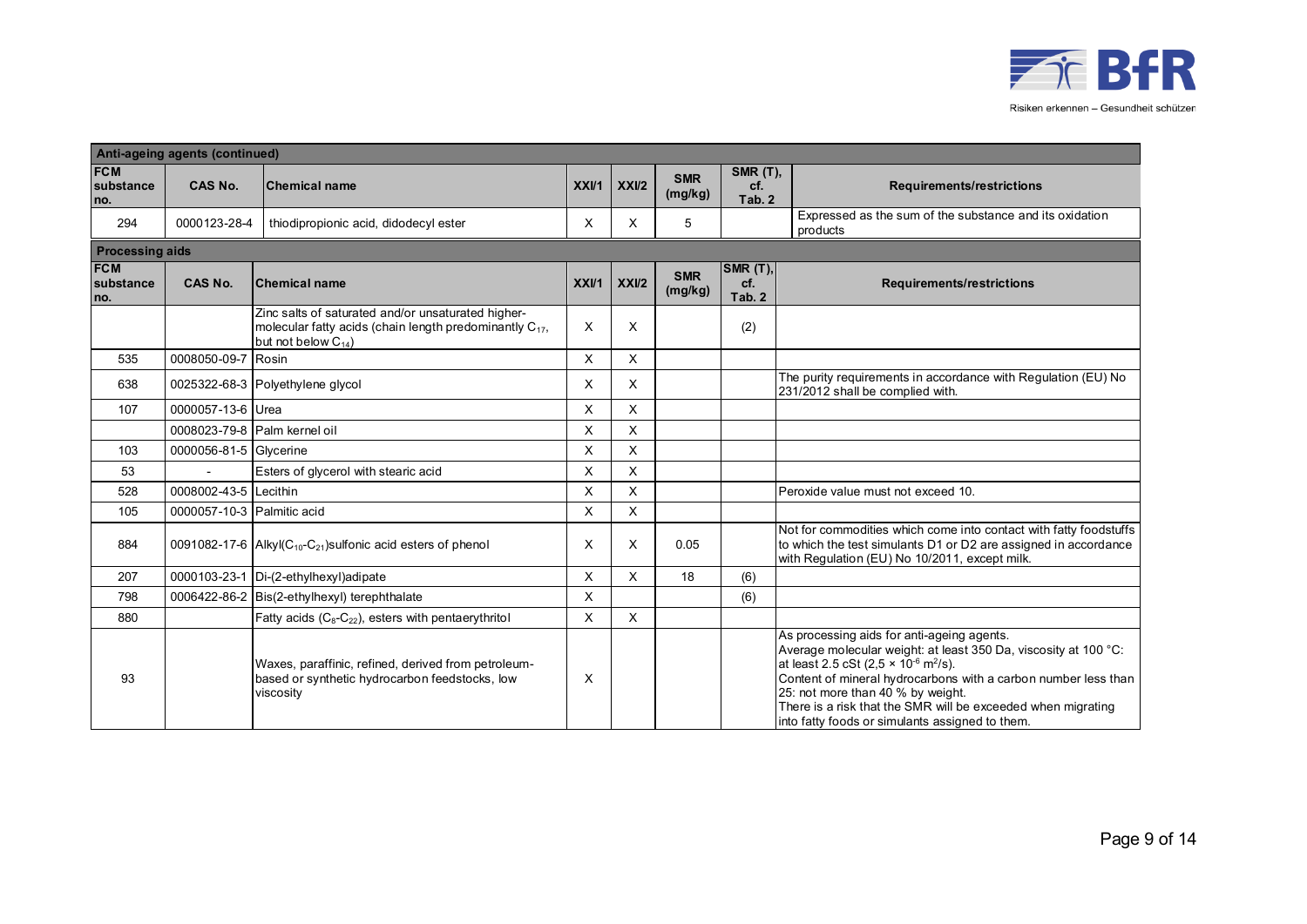

|                                   | <b>Processing aids (continued)</b>    |                                                                                                     |      |          |                       |                                  |                                                                                                                                                                                                                                                                                                                                                                                                             |  |  |  |
|-----------------------------------|---------------------------------------|-----------------------------------------------------------------------------------------------------|------|----------|-----------------------|----------------------------------|-------------------------------------------------------------------------------------------------------------------------------------------------------------------------------------------------------------------------------------------------------------------------------------------------------------------------------------------------------------------------------------------------------------|--|--|--|
| <b>FCM</b><br>substance<br>no.    | <b>CAS No.</b>                        | <b>Chemical name</b>                                                                                | XXVI | XXU2     | <b>SMR</b><br>(mg/kg) | SMR(T)<br>cf.<br>Tab. 2          | <b>Requirements/restrictions</b>                                                                                                                                                                                                                                                                                                                                                                            |  |  |  |
| 94                                |                                       | Waxes, refined, derived from petroleum-based or<br>synthetic hydrocarbon feedstocks, high viscosity | X    |          |                       |                                  | As processing aids for anti-ageing agents.<br>Average molecular weight: at least 500 Da, viscosity at 100 °C:<br>at least 11 cSt (11 $\times$ 10 <sup>-6</sup> m <sup>2</sup> /s).<br>Content of mineral hydrocarbons with a carbon number less than<br>25: not more than 5 % by weight.<br>There is a risk that the SMR will be exceeded when migrating<br>into fatty foods or simulants assigned to them. |  |  |  |
| 95                                |                                       | White mineral oils, paraffinic, obtained from<br>petroleum-based hydrocarbon feedstocks             | X    | X        |                       |                                  | Average molecular weight: at least 480 Da, viscosity at 100 °C:<br>at least 8.5 cSt (8.5 $\times$ 10 <sup>-6</sup> m <sup>2</sup> /s).<br>Content of mineral hydrocarbons with a carbon number less than<br>25: not more than 5 % by weight.<br>There is a risk that the SMR will be exceeded when migrating<br>into fatty foods or simulants assigned to them.                                             |  |  |  |
| Lubricant and mould release agent |                                       |                                                                                                     |      |          |                       |                                  |                                                                                                                                                                                                                                                                                                                                                                                                             |  |  |  |
| <b>FCM</b><br>substance<br>no.    | <b>CAS No.</b>                        | <b>Chemical name</b>                                                                                | XXVI | XXU2     | <b>SMR</b><br>(mg/kg) | <b>SMR (T),</b><br>cf.<br>Tab. 2 | Requirements/restrictions                                                                                                                                                                                                                                                                                                                                                                                   |  |  |  |
| 575                               | 0063148-62-9                          | Polydimethylsiloxanes (Mw> 6800)                                                                    | X    | X        |                       |                                  | Viscosity at 25 °C: at least 100 cSt (100 × 10 <sup>-6</sup> m <sup>2</sup> /s)                                                                                                                                                                                                                                                                                                                             |  |  |  |
|                                   | 0000557-05-1                          | Zinc stearate                                                                                       | X    | X        |                       | (2)                              |                                                                                                                                                                                                                                                                                                                                                                                                             |  |  |  |
|                                   |                                       | Fatty acids, C12-C20, Na and/or K salts                                                             | X    | X        |                       |                                  |                                                                                                                                                                                                                                                                                                                                                                                                             |  |  |  |
| 561                               | 0009004-67-5                          | Methylcellulose                                                                                     | X    | X        |                       |                                  |                                                                                                                                                                                                                                                                                                                                                                                                             |  |  |  |
| 638                               | 0025322-68-3                          | Polyethylene glycol                                                                                 | X    | X        |                       |                                  | Must not contain more than 0.2 % monoethylene glycol.<br>Determination method see 28. Communication on the<br>examination of plastics, Bundesgesundheitsblatt 16 (1973) 362.                                                                                                                                                                                                                                |  |  |  |
| 639                               | 0025322-69-4                          | Polypropylene glycol                                                                                | X    | $\times$ |                       |                                  |                                                                                                                                                                                                                                                                                                                                                                                                             |  |  |  |
| 250                               | 0000110-30-5                          | N,N'-ethylene-bis-stearamide                                                                        | X    | X        |                       |                                  | Only for butadiene-styrene sequence polymers.                                                                                                                                                                                                                                                                                                                                                               |  |  |  |
|                                   | Organic and inorganic colour pigments |                                                                                                     |      |          |                       |                                  |                                                                                                                                                                                                                                                                                                                                                                                                             |  |  |  |
| <b>FCM</b><br>substance<br>no.    | <b>CAS No.</b>                        | <b>Chemical name</b>                                                                                | XXVI | XXU2     | <b>SMR</b><br>(mg/kg) | SMR (T),<br>cf.<br>Tab. 2        | <b>Requirements/restrictions</b>                                                                                                                                                                                                                                                                                                                                                                            |  |  |  |
|                                   |                                       |                                                                                                     | X    | X        |                       |                                  | In so far as they do not transfer to foodstuffs. The purity<br>requirements set out in Recommendation IX "Colorants for<br>Plastics and other Polymers Used in Commodities". apply.<br>XXI/2: Organic and inorganic colour pigments shall not be used<br>for teats and teething rings.                                                                                                                      |  |  |  |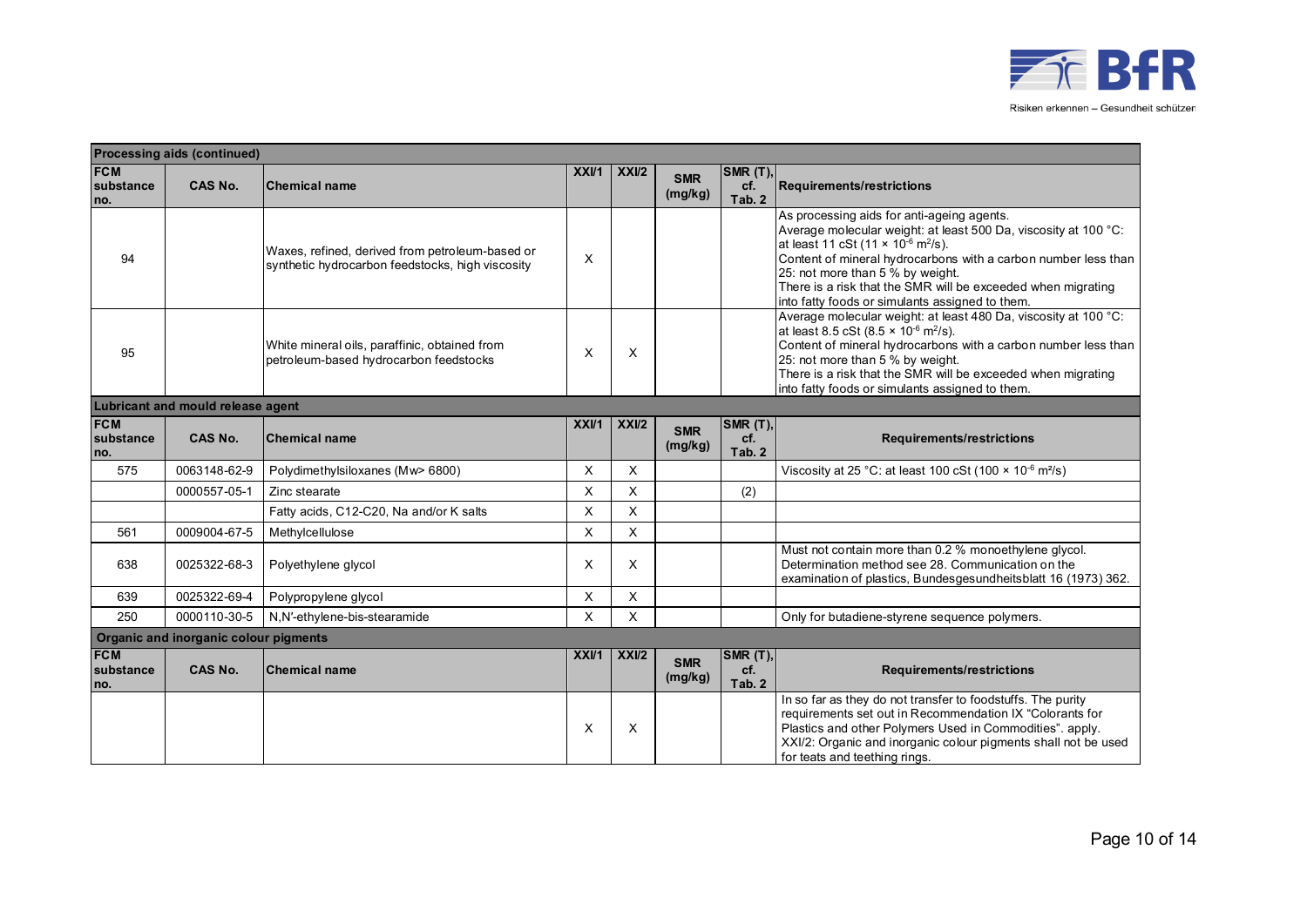

|                                | Protective colloids, thickeners and plasticisers (for latices only) |                                   |      |      |                       |                              |                                                                                                                                                       |  |  |  |  |
|--------------------------------|---------------------------------------------------------------------|-----------------------------------|------|------|-----------------------|------------------------------|-------------------------------------------------------------------------------------------------------------------------------------------------------|--|--|--|--|
| <b>FCM</b><br>substance<br>no. | <b>CAS No.</b>                                                      | <b>Chemical name</b>              | XXVI | XXU2 | <b>SMR</b><br>(mg/kg) | $SMR(T)$ ,<br>$cf.$ tab. $2$ | <b>Requirements/restrictions</b>                                                                                                                      |  |  |  |  |
| 561                            | 0009004-67-5                                                        | Methylcellulose                   | X    | X    |                       |                              |                                                                                                                                                       |  |  |  |  |
| 558                            | 0009004-62-0                                                        | Hydroxyethylcellulose             | X    | X    |                       |                              |                                                                                                                                                       |  |  |  |  |
| 542                            | 0009000-11-7                                                        | Carboxymethylcellulose            | X    | X    |                       |                              |                                                                                                                                                       |  |  |  |  |
| 565                            | 0009005-27-0                                                        | Hydroxyethyl starch               | X    | X    |                       |                              |                                                                                                                                                       |  |  |  |  |
| 545                            | 0009000-65-1                                                        | Traganth                          | X    | X    |                       |                              |                                                                                                                                                       |  |  |  |  |
| 566                            | 0009005-32-7                                                        | Alginic acid                      | X    | X    |                       |                              |                                                                                                                                                       |  |  |  |  |
| 547                            | 0009000-70-8                                                        | Gelatine                          | X    | X    |                       |                              |                                                                                                                                                       |  |  |  |  |
| 548                            | 0009000-71-9                                                        | Casein                            | X    | X    |                       |                              |                                                                                                                                                       |  |  |  |  |
| 552                            | 0009003-39-8                                                        | Polyvinylpyrrolidone              | X    | X    |                       |                              | Viscosity of the 5% aqueous solution at 20 $^{\circ}$ C 34 - 38 mPa $\cdot$ s.                                                                        |  |  |  |  |
|                                | 0009002-89-5                                                        | Polyvinyl alcohol                 | X    | X    |                       |                              | Viscosity of the 4 % aqueous solution at 20 °C at least 5<br>mPa·s.<br>Must meet the purity requirements according to Regulation<br>(EU) No 231/2012. |  |  |  |  |
| 538                            | 0008050-31-5                                                        | Rosin, ester with glycerine       | X    | X    |                       |                              | As well as their hydrogenation products. Must meet the purity<br>requirements of Regulation (EU) No 231/2012.                                         |  |  |  |  |
| 537                            | 0008050-26-8                                                        | Rosin, ester with pentaerythritol | X    | X    |                       |                              | As well as their hydrogenation products. The colophony<br>esters mentioned must meet the purity requirements as a<br>food additive.                   |  |  |  |  |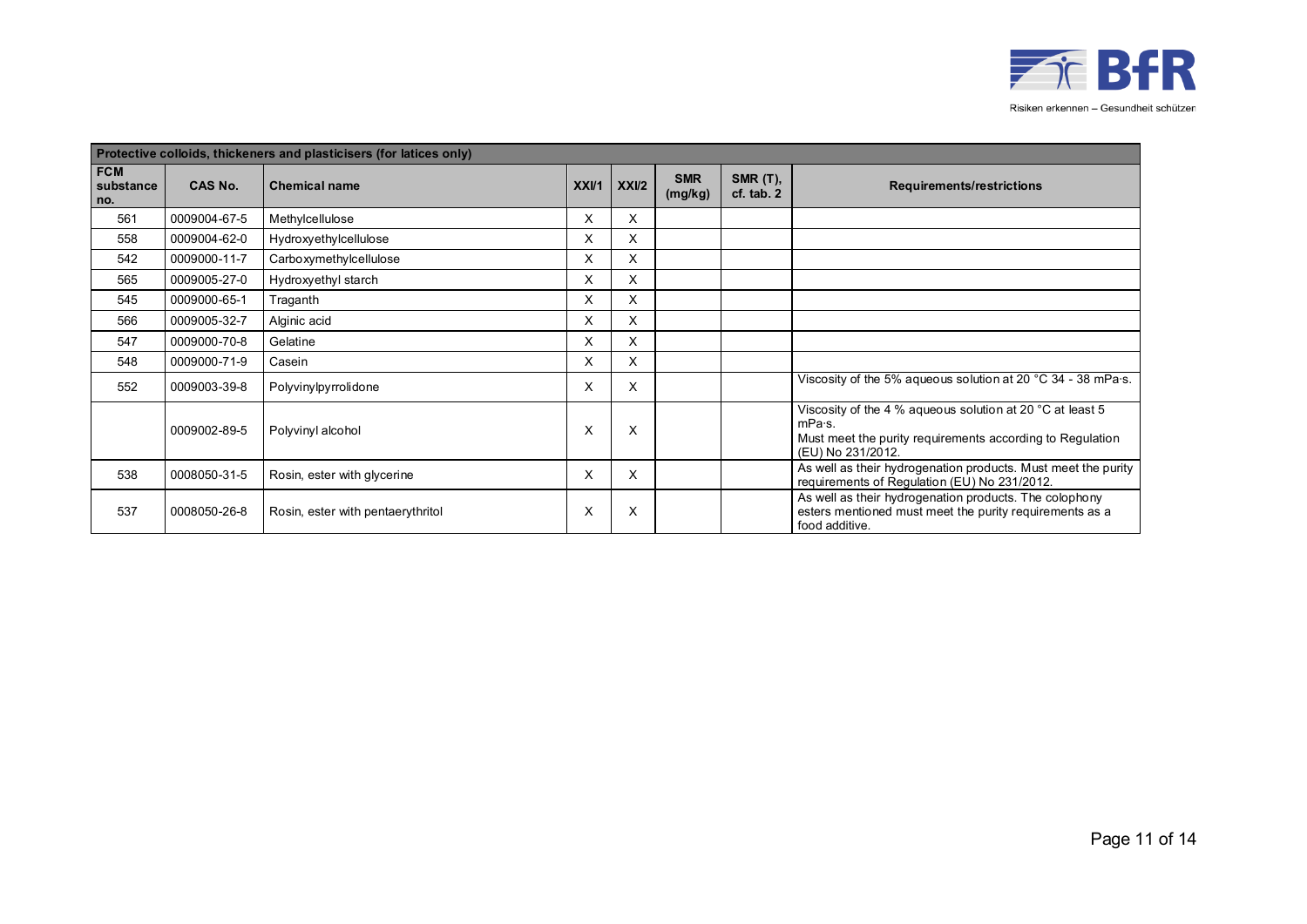

|                                | Emulsifiers and dispersants (for latices only) |                                                                                         |      |                           |                       |                               |                                                                                                                                                                                                                                                                                                                   |  |  |  |  |
|--------------------------------|------------------------------------------------|-----------------------------------------------------------------------------------------|------|---------------------------|-----------------------|-------------------------------|-------------------------------------------------------------------------------------------------------------------------------------------------------------------------------------------------------------------------------------------------------------------------------------------------------------------|--|--|--|--|
| <b>FCM</b><br>substance<br>no. | <b>CAS No.</b>                                 | <b>Chemical name</b>                                                                    | XXV1 | XXI/2                     | <b>SMR</b><br>(mg/kg) | <b>SMR (T),</b><br>cf. tab. 2 | <b>Requirements/restrictions</b>                                                                                                                                                                                                                                                                                  |  |  |  |  |
|                                |                                                | Fatty acids, C <sub>12</sub> -C <sub>20</sub> , sodium, potassium and<br>ammonium salts | X    | X                         |                       |                               |                                                                                                                                                                                                                                                                                                                   |  |  |  |  |
| 346                            | 0000514-10-3                                   | Abietic acid                                                                            | X    | X                         |                       |                               |                                                                                                                                                                                                                                                                                                                   |  |  |  |  |
|                                |                                                | Ammonium dehydroabietate                                                                | X    | $\boldsymbol{\mathsf{X}}$ |                       |                               |                                                                                                                                                                                                                                                                                                                   |  |  |  |  |
|                                |                                                | Potassium dehydroabietate                                                               | X    | X                         |                       |                               |                                                                                                                                                                                                                                                                                                                   |  |  |  |  |
|                                | 0028161-39-9                                   | Sodium dehydroabietate                                                                  | X    | X                         |                       |                               |                                                                                                                                                                                                                                                                                                                   |  |  |  |  |
|                                |                                                | Ammonium hydroabietate                                                                  | X    | X                         |                       |                               |                                                                                                                                                                                                                                                                                                                   |  |  |  |  |
|                                |                                                | Potassium hydroabietate                                                                 | X    | X                         |                       |                               |                                                                                                                                                                                                                                                                                                                   |  |  |  |  |
|                                |                                                | Sodium hydroabietate                                                                    | X    | $\sf X$                   |                       |                               |                                                                                                                                                                                                                                                                                                                   |  |  |  |  |
|                                | 0000151-21-3                                   | Sodium lauryl sulphate                                                                  | X    | X                         |                       |                               |                                                                                                                                                                                                                                                                                                                   |  |  |  |  |
| 642                            | 0025736-61-2                                   | Styrene-maleic anhydride copolymer, sodium salt                                         | X    | X                         |                       |                               | The molecular weight fraction below 1 000 Da shall not<br>exceed 0.05 % (w/w).                                                                                                                                                                                                                                    |  |  |  |  |
| 578                            | 0009046-01-9                                   | Polyoxyethylene tridecyl ether phosphate                                                | X    | X                         | 5                     |                               | Polyethylene glycol (EO ≤11) tridecyl ether phosphate<br>(mono- and dialkyl esters) containing not more than 10 %<br>polyethylene glycol (EO ≤11) tridecyl ether.<br>Consumer goods manufactured with this emulsifier must not<br>come into contact with fat or foodstuffs in which fat is the<br>external phase. |  |  |  |  |
|                                |                                                | Protective agent against rot (Only for latices)                                         |      |                           |                       |                               |                                                                                                                                                                                                                                                                                                                   |  |  |  |  |
| <b>FCM</b><br>substance<br>no. | <b>CAS No.</b>                                 | <b>Chemical name</b>                                                                    | XXV1 | XX <sub>U</sub> 2         | <b>SMR</b><br>(mg/kg) | <b>SMR (T),</b><br>cf. tab. 2 | <b>Requirements/restrictions</b>                                                                                                                                                                                                                                                                                  |  |  |  |  |
| 252                            | 0000110-44-1                                   | Sorbic acid                                                                             | X    | X                         |                       |                               |                                                                                                                                                                                                                                                                                                                   |  |  |  |  |
|                                | 0002634-33-5                                   | 1.2-Benzisothiazolin-3-one                                                              | X    | X                         | 0,5                   |                               |                                                                                                                                                                                                                                                                                                                   |  |  |  |  |
| 109                            | 0000057-55-6                                   | 1,2-Propanediol                                                                         | X    | X                         |                       |                               |                                                                                                                                                                                                                                                                                                                   |  |  |  |  |
| 257                            | 0000110-98-5<br>0025265-71-8                   | Dipropylene glycol                                                                      | X    | X                         |                       |                               |                                                                                                                                                                                                                                                                                                                   |  |  |  |  |
|                                |                                                | Defoaming agent (Only for latices and rubber dispersions)                               |      |                           |                       |                               |                                                                                                                                                                                                                                                                                                                   |  |  |  |  |
| <b>FCM</b><br>substance<br>no. | <b>CAS No.</b>                                 | <b>Chemical name</b>                                                                    | XXV1 | XXI/2                     | <b>SMR</b><br>(mg/kg) | <b>SMR (T),</b><br>cf. tab. 2 | <b>Requirements/restrictions</b>                                                                                                                                                                                                                                                                                  |  |  |  |  |
| 118                            | 0000067-63-0                                   | 2-Propanol                                                                              | X    | X                         |                       |                               |                                                                                                                                                                                                                                                                                                                   |  |  |  |  |
| 575                            | 0063148-62-9                                   | Polydimethylsiloxanes (molecular weight > 6800 Da)                                      | X    | X                         |                       |                               | Viscosity at 25 °C: at least 100 cSt (100 $\times$ 10 <sup>-6</sup> m <sup>2</sup> /s)                                                                                                                                                                                                                            |  |  |  |  |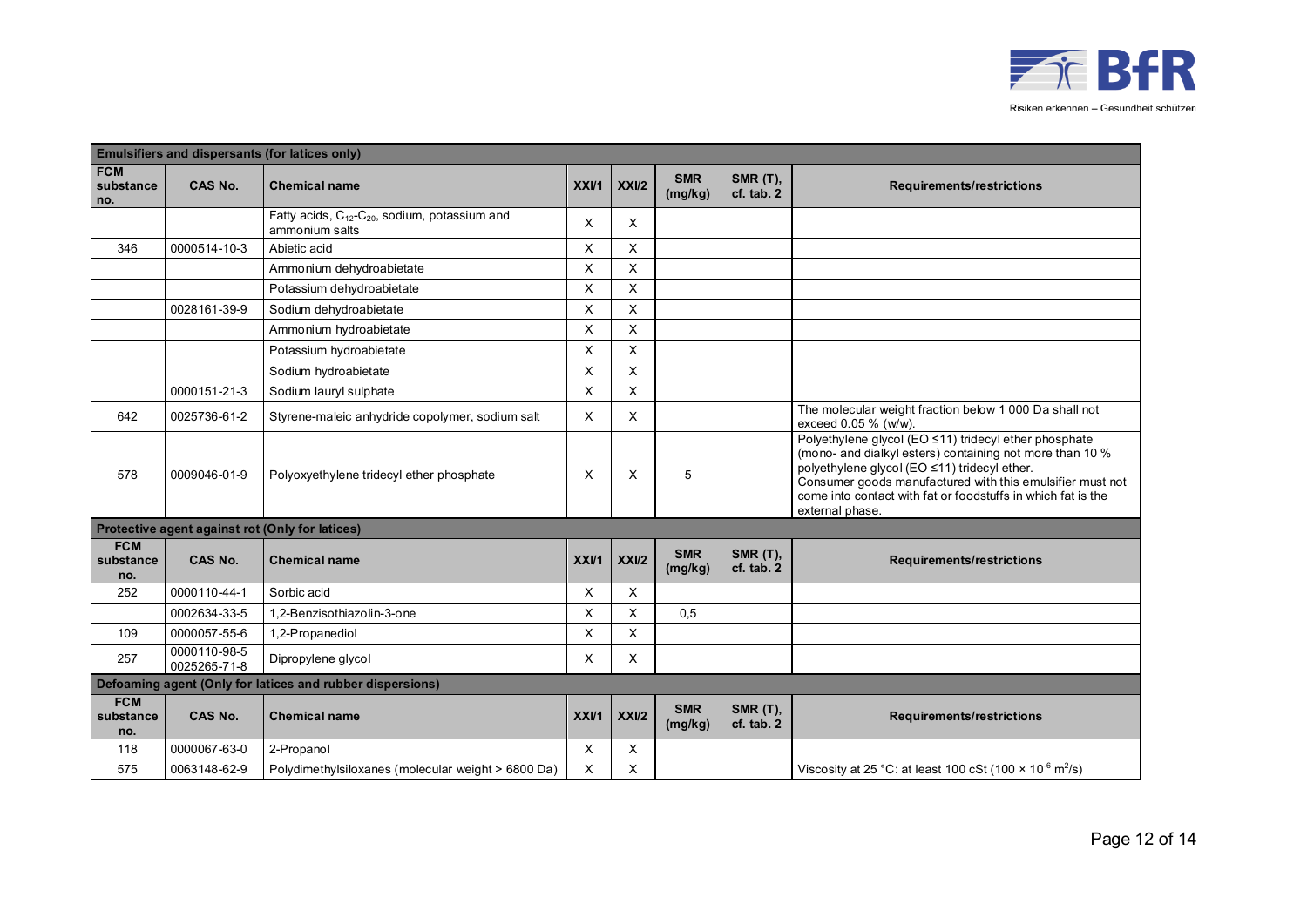

|                                | Neutralising agents, pH regulating substances (Only for latices) |                                                       |      |       |                       |                                   |                                  |  |  |  |  |
|--------------------------------|------------------------------------------------------------------|-------------------------------------------------------|------|-------|-----------------------|-----------------------------------|----------------------------------|--|--|--|--|
| <b>FCM</b><br>substance<br>no. | <b>CAS No.</b>                                                   | <b>Chemical name</b>                                  | XXU1 | XXII2 | <b>SMR</b><br>(mg/kg) | <b>SMR (T),</b><br>$cf.$ tab. $2$ | <b>Requirements/restrictions</b> |  |  |  |  |
| 510                            | 0007664-41-7                                                     | Ammonia                                               | X    | X     |                       |                                   |                                  |  |  |  |  |
| 400                            | 0001310-73-2                                                     | Sodium hydroxide                                      | X    | X     |                       |                                   |                                  |  |  |  |  |
| 399                            | 0001310-58-3                                                     | Potassium hydroxide                                   | X    | X     |                       |                                   |                                  |  |  |  |  |
| 307                            | 0000124-38-9                                                     | Carbon dioxide                                        | X    | X     |                       |                                   |                                  |  |  |  |  |
| 115                            | 0000064-19-7                                                     | Acetic acid                                           | X    | X     |                       |                                   |                                  |  |  |  |  |
| 161                            | 0000087-69-4                                                     | Tartaric acid                                         | X    | X     |                       |                                   |                                  |  |  |  |  |
| 139                            | 0000077-92-9                                                     | Citric acid                                           | X    | X     |                       |                                   |                                  |  |  |  |  |
|                                |                                                                  | Precipitant (Only for latices and rubber dispersions) |      |       |                       |                                   |                                  |  |  |  |  |
| <b>FCM</b><br>substance<br>no. | <b>CAS No.</b>                                                   | <b>Chemical name</b>                                  | XXVI | XXII2 | <b>SMR</b><br>(mg/kg) | <b>SMR (T),</b><br>cf. tab. 2     | <b>Requirements/restrictions</b> |  |  |  |  |
|                                | 0010043-01-3                                                     | Aluminium sulphate                                    | X    | X     |                       | (1)                               |                                  |  |  |  |  |
|                                | 0010043-67-1                                                     | Potassium aluminium sulphate (alum)                   | X    | X     |                       | (1)                               |                                  |  |  |  |  |
|                                | 0012125-02-9                                                     | Ammonium chloride                                     | X    | X     |                       |                                   |                                  |  |  |  |  |
|                                | 0000631-61-8                                                     | Ammonium acetate                                      | X    | X     |                       |                                   |                                  |  |  |  |  |
|                                | 007783-20-2                                                      | Ammonium sulphate                                     | X    | X     |                       |                                   |                                  |  |  |  |  |
| 585                            | 0010043-52-4                                                     | Calcium chloride                                      | X    | X     |                       |                                   |                                  |  |  |  |  |
|                                | 0010124-37-5                                                     | Calcium nitrate                                       | X    | X     |                       |                                   |                                  |  |  |  |  |
|                                | 0006484-52-2                                                     | Ammonium nitrate                                      | X    | X     |                       |                                   |                                  |  |  |  |  |